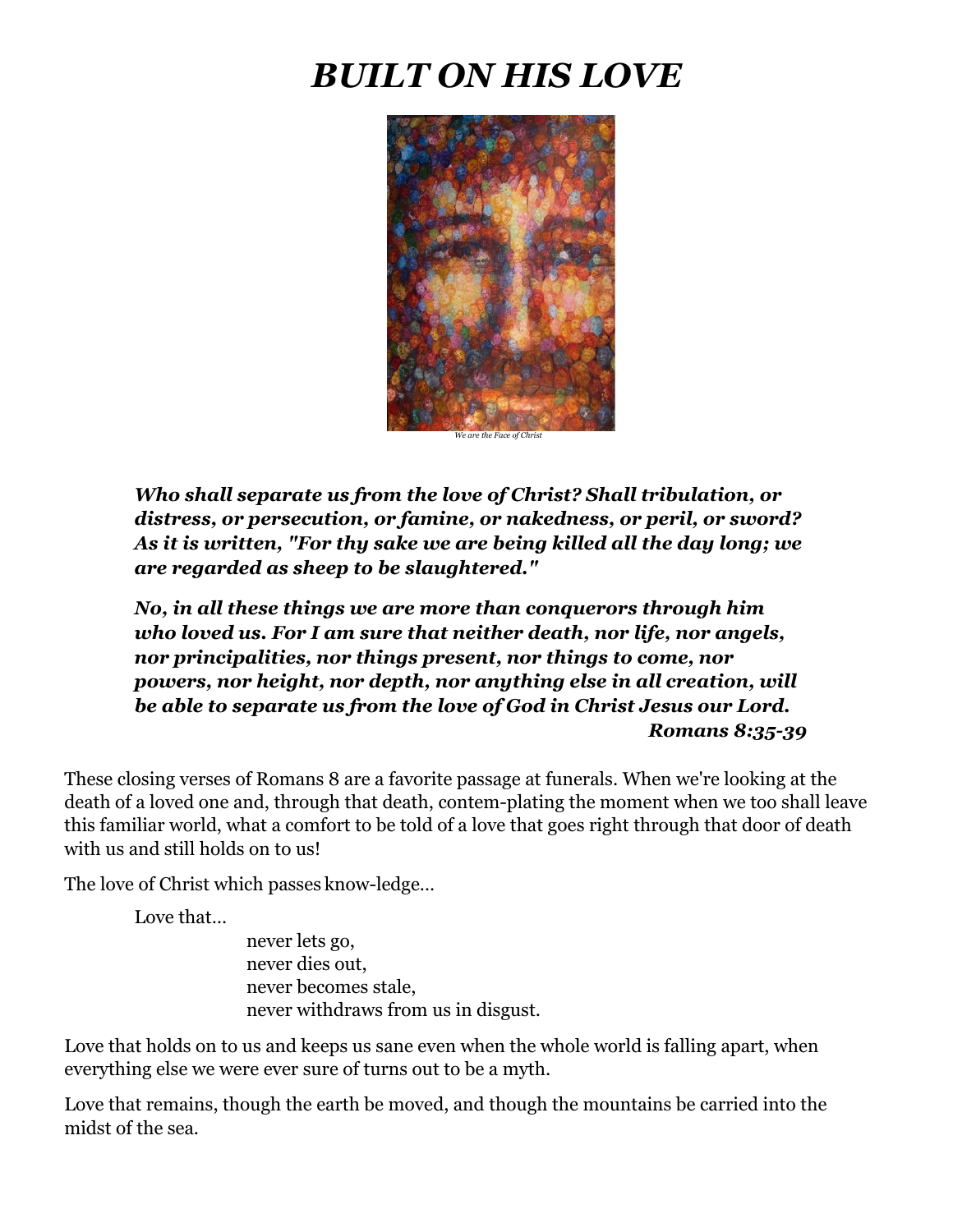#### *"My sheep hear my voice, and I know them, and they follow me; and I give them eternal life, and they shall never perish, and no one shall snatch them out of my hand."*

#### *John 10:27-28*

That there is such a love and that it does such things is the whole meaning of the gospel.

Until you taste that love you can't possibly understand who Jesus is, or why He laid down His life for His sheep. Nor can you possibly believe that He rose from the dead.

You have to hear His voice calling you by name and experience what it means to be led by Him beside the still waters and to have your soul restored by the breath of His Spirit.

You have to taste that peace which comes over you like a flood when Jesus tells you personally that He has taken care of your sins. Your sins are forgiven ... your life is healed.

**If there is a reader who hasn't tasted this love, be sure of this: Jesus who opened the eyes of the blind, healed the sick, cleansed the lepers, and cast out demons wants to do no less for you. His desire is that you might experience some sign of His love, that you might know, beyond the shadow of a doubt, that your God does love you and that He has given His only begotten to be your life. So Jesus sends out His call. And it goes to believers, unbelievers, seekers, hypocrites, sinners, phonies... everybody!**

> *"Come to me all you who labor and are heavy laden and I will give you rest."*

> *"If any one thirst let him come to me and drink. He who believes in me, as scripture has said, 'Out of his heart shall flow rivers off living water'".*



*Spilling Over*

"Draw near!" "Call on my name!" "Open your heart!" "Confess your sins." "Tell me your needs!" There's not one of us who doesn't need to be touched by that love. And there's not one of us who need go away empty.

> *"He who comes to me shall not hunger and he who believes on me shall never thirst."*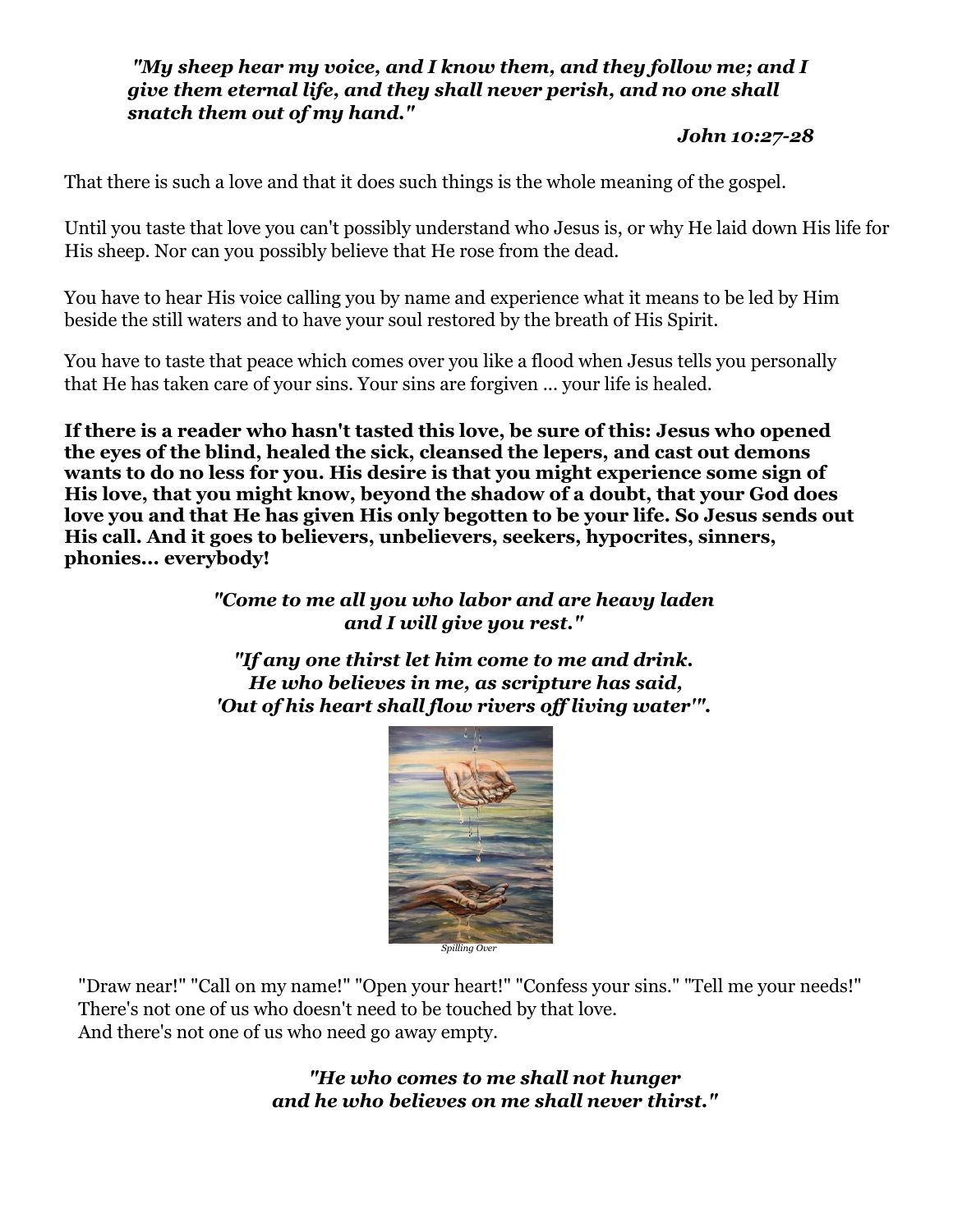Jesus meets us where we are, deals with us according to our present need, manifests God's love to us in terms that we can surely understand.

#### *Who shall separate us from the love of Christ? Shall tribulation, or distress, or persecution, or famine, or nakedness, or peril, or sword? No, in all these things we are more than conquerors through him who loved us.*

But so often at funerals where this magnificent passage is read people over-look an important fact. They overlook the fact that to be so held and preserved by the love of Christ it's understood that you have given yourself to that love.

You've said yes to it with all your heart. You've surrendered to it.

To stand by the coffin of a man who all his life spurned that love, and read, "Who shall separate us from the love of Christ?" is meaningless. How can you talk about being separated from something to which you were never joined?

Yes, Jesus' hand is a hand of love that never lets go. But to be held by it you first have to surrender to that hand. You have to answer when He calls. You have to come when He invites. You have to put your life into that hand by doing the things Jesus tells you to do.



*Out of the Mud*

*"Everyone then who hears these words of mine and does them will be like a wise man who built his house upon the rock; and the rain fell, and the floods came, and the winds blew and beat upon that house[,](http://but.it/) but it did not fall, because it had been founded on the rock. And everyone who hears these words of mine and does not do them will be like a foolish man who built his house upon the sand; and the rain fell, and the floods came, and the winds blew and beat against that house, and it fell; and great was the fall of it."* 

*Matthew 7:24-27*

You cannot say to the house built on sand, *"Who shall separate us from the love of Christ?"* since the house isn't built on the love of Christ, it's built on sand. As long as the weather's good you can't see any difference between the house built on sand and the house built on rock. For all you know, beneath that lovely lawn is a foundation of granite. Nobody would dream that that life is anything but a solid, dedicated, true disciple. He appears to be doing the will of Christ. He's going through all the right motions and saying all the right words.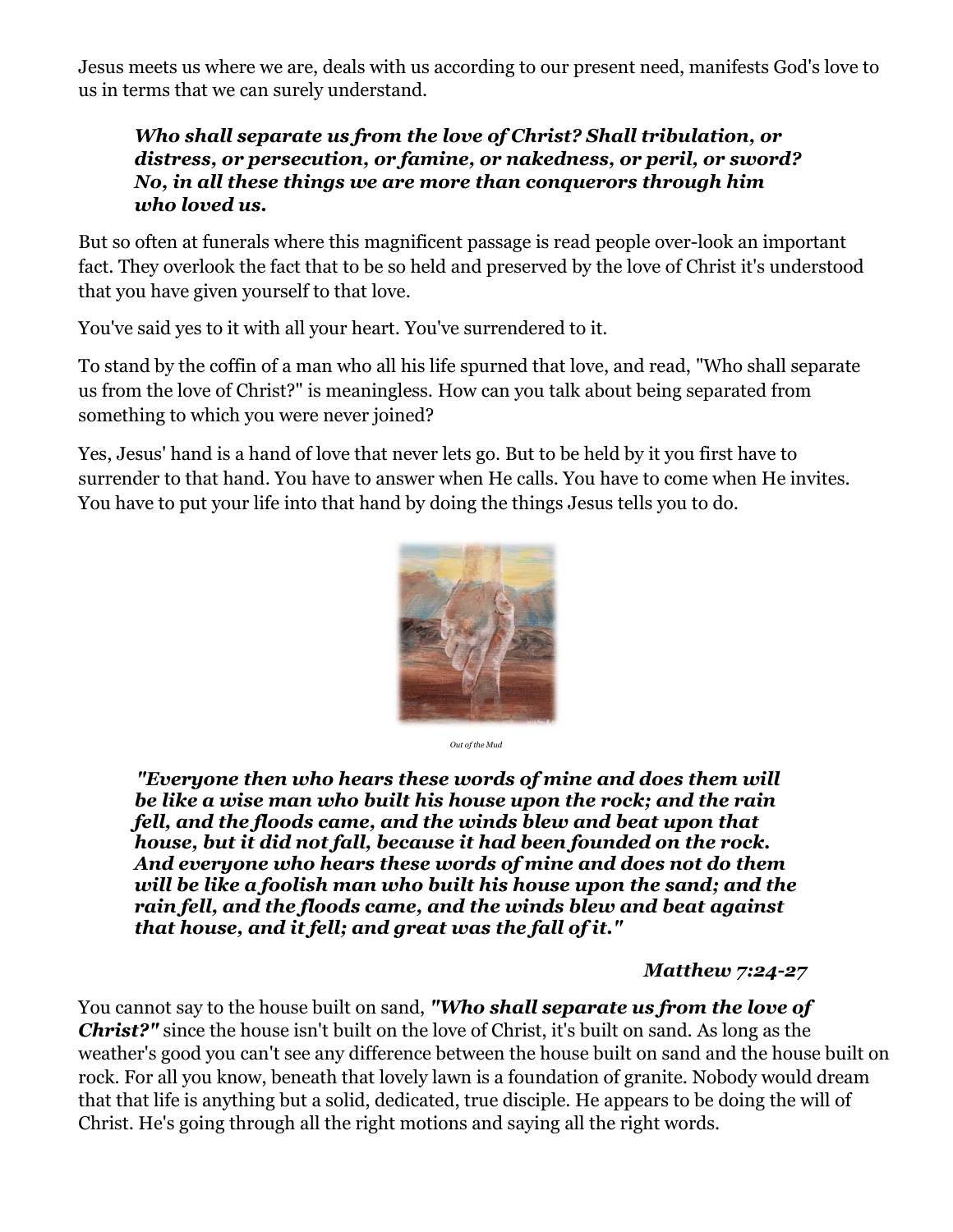Ah, but when the storm comes .... when the rains fall, and the floods come, and the winds blow and beat against that lovely house it falls, and its fall is great,

## **because it was built not on God's love but on the sand of self.**

To be more than conquerors through Him who loved us so that nothing can separate us from that love, there is one thing we have to do: we have to build our lives on that love by doing His word.

#### *Everyone then who hears these words of mine and does them will be like a wise man who built his house upon the rock…*

Isn't it strange how often we think that doing Jesus' word is something hard or unpleasant, something that's going to wear us out and dry us up.

Whereas the doing of Jesus' word

is the gateway to life, the threshold of constant joy.

A few things to keep in mind:

## **1. Everything Jesus tells us to do, He tells us because He loves us.**

"Stop being anxious about your life," He says.Why does He say that?

*Because He loves us.*

He's the best friend we ever had. "Stop being anxious, it isn't doing you any good."

"Judge not." Why does Jesus say that? Because He knows what judging does to us ...how it warps and twists and sours our hearts.

> *Give to him who needs. Love your enemies. Don't practice your piety before men***.**

*These are the words of One who cares about us.*

He's telling us to do things that run contrary to our nature, but what miracles start happening in our lives when we do them. The best proof of who Jesus is, is to notice what happens to you when you start keeping His words.

## **2. Everything Jesus tells us to do is based on the fact that we have been forgiven.**

You don't take the Sermon on the Mount and lay it on a man or woman *who hasn't been to the cross.*How can a person whose heart is crushed with guilt be expected to love his enemies or forgive men their trespasses?

First, you take that person to the cross.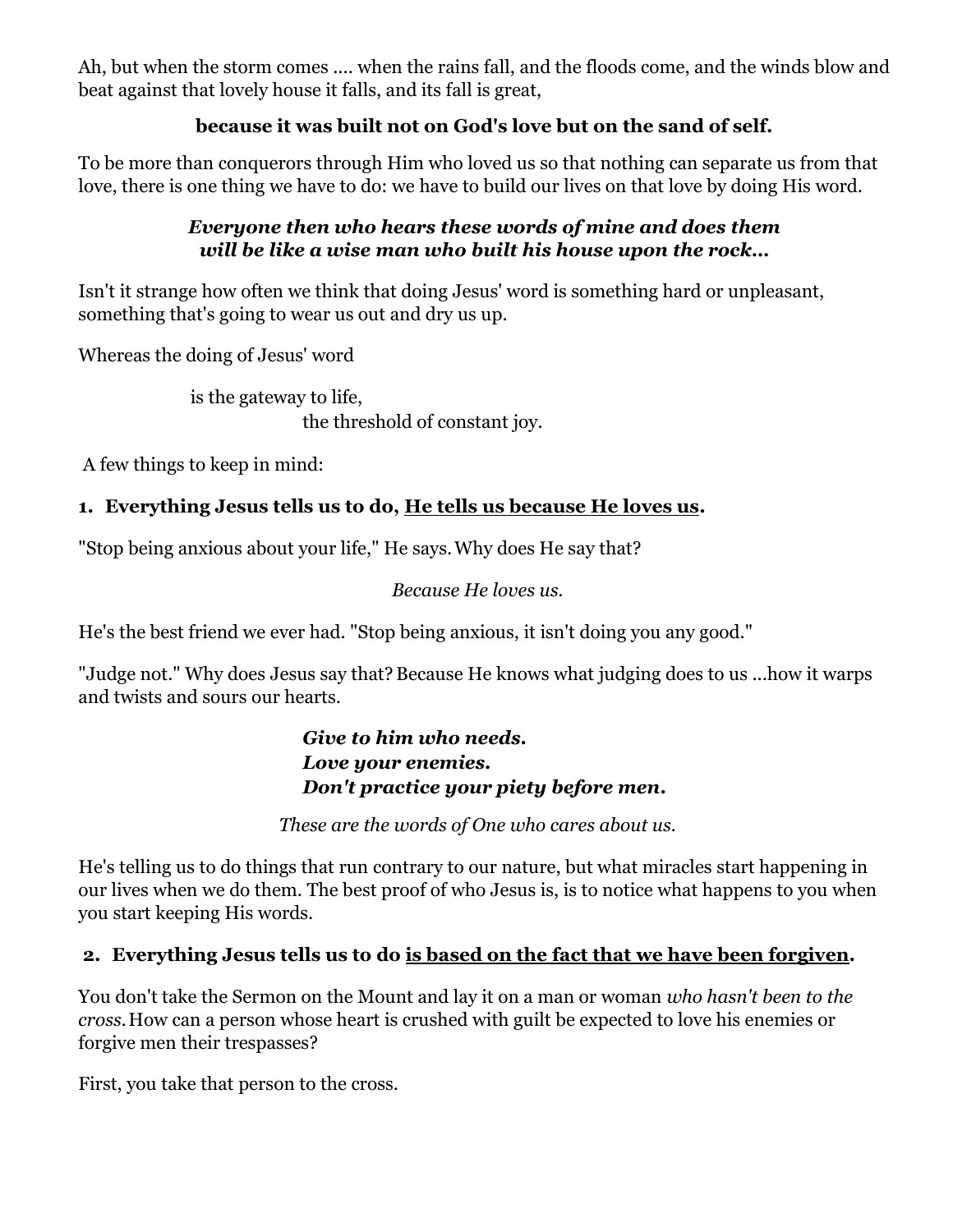

*Looking Down*

You show him the Author of the Sermon on the Mount hanging there for the sins of the world. You show that woman the blood which cleanses her from all sin. You call that man to repentance and offer him peace with God through the blood of the Lamb.Then you bring that person to the Sermon on the Mount and say, "Now you can do these things because God has freed you from your past and given you a new heredity.

This is how Jesus calls His forgiven ones to live, who are born of His Spirit."

# **3. The things Jesus tells us to do are not legalism, but life.**

He's not a tyrant spitting out rules and regulations to make your life complicated. He's your friend, giving you truth that will set you free, raising you from the dead with His spoken word.

Even when you hear words from Jesus that seem impossible, or don't make sense to you, just remember that the One who speaks them is closer to you than your beating heart. And He will absolutely make clear how those words apply in your case ... what He wants you to do.

Notice how Jesus always connects His words with Himself. They are not some impersonal body of truth, they are part of Him and He is in them.

*"Everyone then who hears these words of mine..." "If any one keeps my word he will never see death..." "If you abide in me and my words abide in you..." "The words that I speak to you, they are Spirit and they are life."*



*There I am with Them*

And when we take hold of these words we find again and again that we are taking hold of the living Christ Himself.

## **4. Everything Jesus tells us to do is watched over by the Spirit of God.**

*"If you love me you will keep my commandments and I will pray to the Father, and he will give you another Counselor to be with you forever, even the Spirit of Truth."*

The Holy Spirit goes *where the word of the Lord goes.*

The Holy Spirit undertakes *where the word of the Lord is obeyed.*

The Holy Spirit moves with power *where the word of the Lord is believed.*

The words of Jesus are never allowed to drift out there on the sea of this world unattended. Wherever those words are, the Spirit hovers above them, ready to come down and confirm them *to*